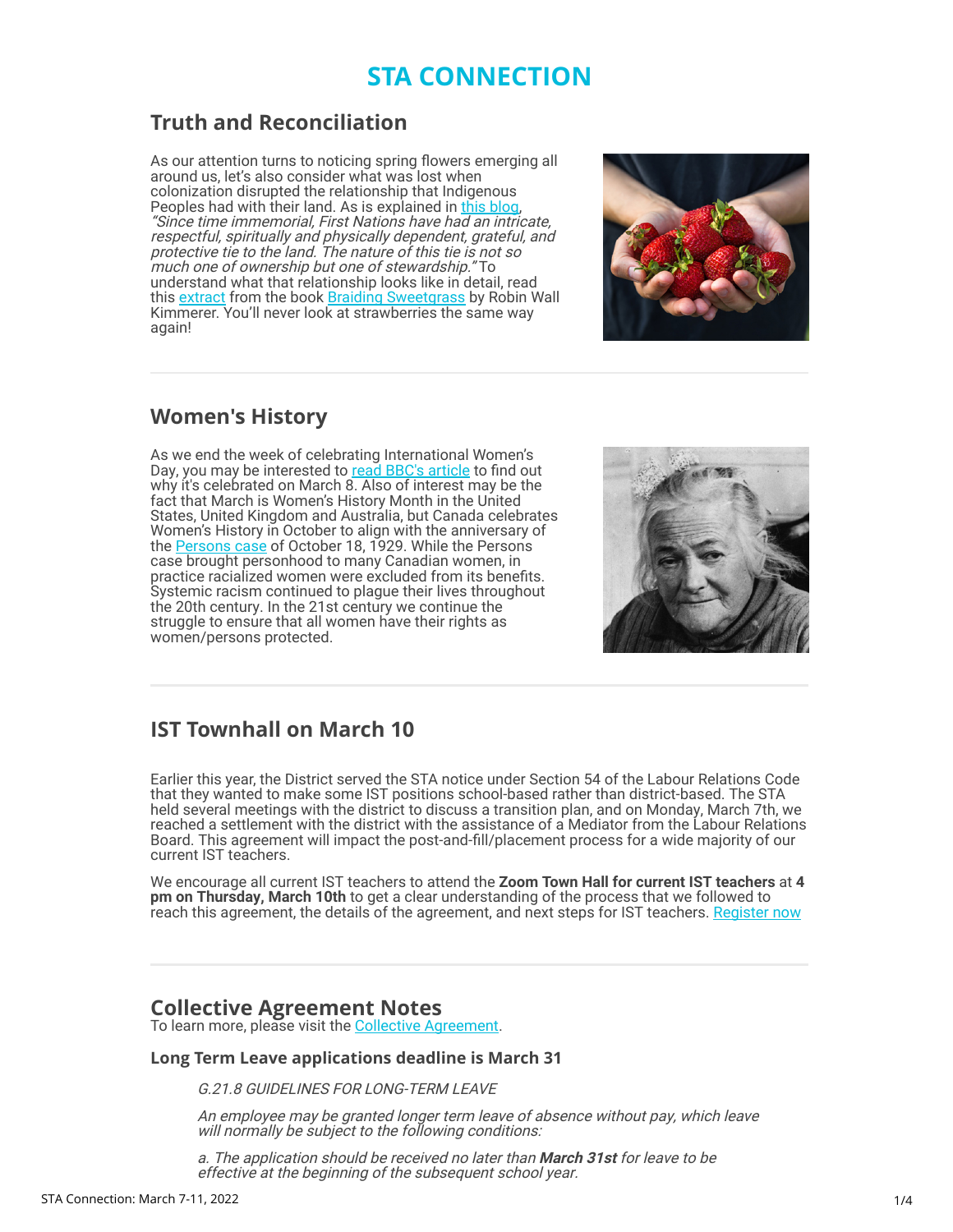b. The application should be received no later than two (2) months prior to the proposed leave which would be effective as of the beginning of the second term or semester.

### **Deadline for Job Share Application is April 1**

C.24.3 PARTNERSHIPS

a. When a job sharing partnership is proposed the two (2) employees must make written application (unless agreed otherwise by the employees and the principal), by April 1, to the principal with a copy to the Human Resources Department.

#### **Staff Committee and Staffing**

Staff Committees should be organizing meetings to review staffing needs before postings go out this spring. To learn more, check out the **[Staff Committee handbook](https://surreyteachers.us20.list-manage.com/track/click?u=37ec644ae87e34b54b3912660&id=a4fa324bec&e=7261da6bdb)**. If any job is posted in your school that wasn't posted internally first, please contact Kelli O'Malley at the STA [grieve2@surreyteachers.org](mailto:grieve2@surreyteachers.org). Reminder of the powers of Staff Committees in our collective agreement:

A.34.4 AREAS OF RESPONSIBILITY

A staff committee's role may include the following:

a. The development and maintenance of effective communication and consultative processes throughout the school;

b. The review of school policies and procedures and the development of recommendations for improvement;

c. Receiving and making recommendations on matters of concern presented by staff;

d. Ensuring the development and maintenance of a professional development committee for the school;

e. Ensuring the establishment and maintenance of a health and safety committee for the school.

E.26.2 SCHOOL LEVEL

a. The Principal / Vice Principal responsible will determine, after consultation with the staff committee (and affected departments pursuant to Article B.29.3.b) and in accordance with Article E.28.3, the educational program needs of the school and report these to the Human Resources Department by **April 15th** of each year.

### **Health and Safety**

#### **Face Shields**

We have many face shields left over at the STA as members have generally not been interested in wearing them for COVID-19 protection. If these could be useful to you, please pick some up at the STA Office from 2:30 pm to 4:00 pm between March 28-April 1, 2022. This will be on a first come first served basis. We will be donating the remainder on Monday, April 4, 2022.

### **Professional Development**

**Summer Pro-D Townhall – April 13, 2022** We will be presenting a **Summer Pro-D Townhall on April 13, 2022,** from 3:30pm - 5:00 pm via Zoom. This will be an open forum for you to bring forward your concerns, ask questions, and share ideas with other Pro-D Reps. You can submit your Pro-D questions during your registration. [Register now](https://surreyteachers.us20.list-manage.com/track/click?u=37ec644ae87e34b54b3912660&id=181485b428&e=7261da6bdb)

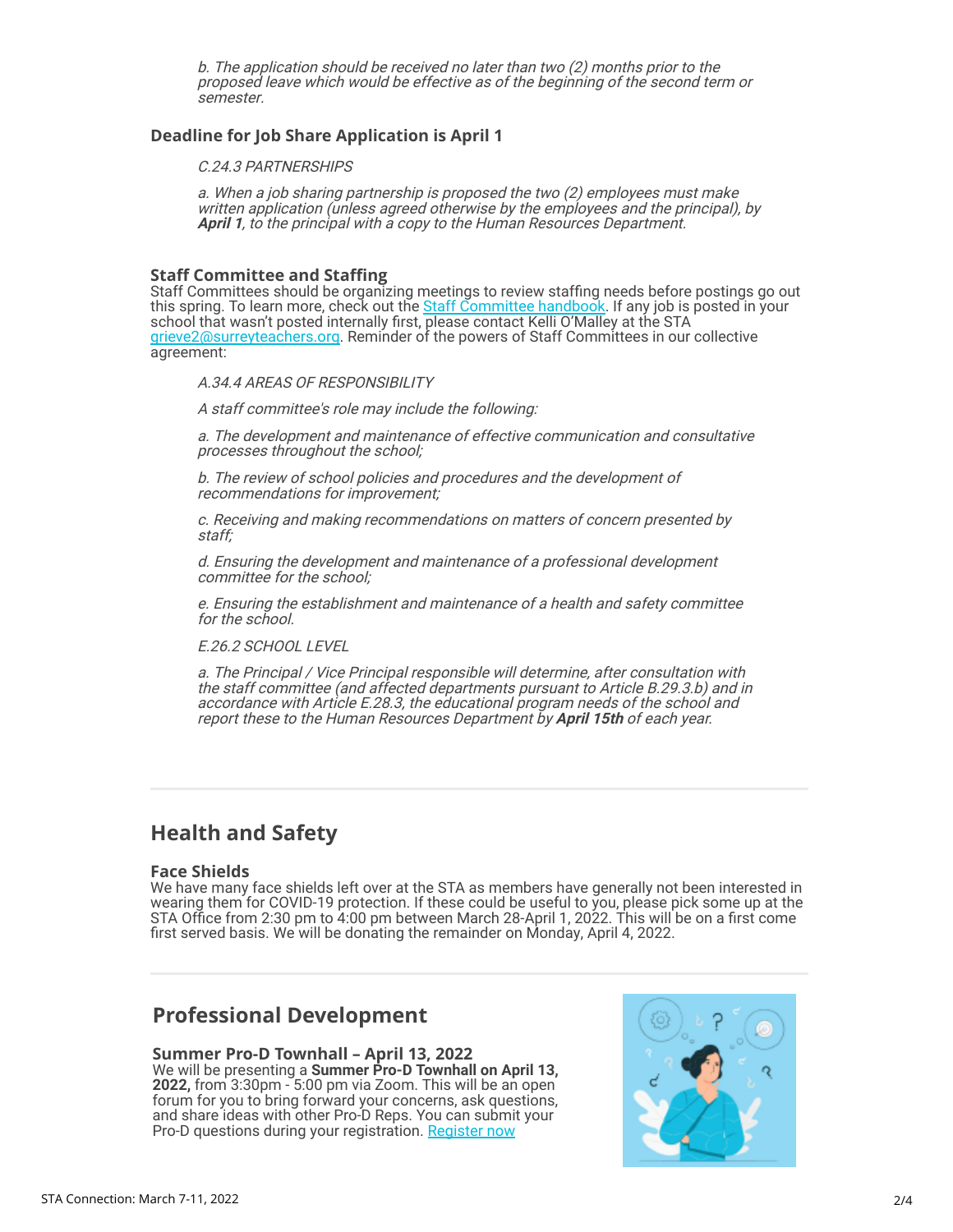#### **Pro-D Funding Draws**

Because we did not have Professional Development Funding Draws at our Annual General Meetings in 2020 and 2021 due to COVID-19, we are going to be drawing 12 applications at our Annual General Meeting in May 2022! To be considered, completed application forms and accompanying documentation must be received by the STA office before 4:00 p.m. on the first school day of May (May 2nd). [Read more](https://surreyteachers.us20.list-manage.com/track/click?u=37ec644ae87e34b54b3912660&id=9968e89e12&e=7261da6bdb)

### **Announcements**

#### **STA Retirement Celebration**

Are you retiring this year? Please let Donna Stewart know at [accounting@surreyteachers.org](mailto:accounting@surreyteachers.org) to help us keep an accurate list of 2021/2022 retirees for the STA retirement celebration.

#### **Talking Circle for BIPOC Educators**

BIPOC-identifying members of STA are invited to participate in a Talking Circle to share and discuss your experiences as BIPOC educators working in schools with police. The Circle will be grounded in Indigenous ceremony and cultural practices and will honour what participants have to say in a sacred and safe space. Please see the attached poster for more information. If you would like to participate, please [register](https://surreyteachers.us20.list-manage.com/track/click?u=37ec644ae87e34b54b3912660&id=7ffcf0338c&e=7261da6bdb) by **5:00 p.m. on April 6**.



#### **Staff Rep Training**

We are offering Staff Rep Training on **April 12, 13, 19, 20, and 21.** The BCTF portion, "Is it a Grievance? Problem Solving at the School Level Workshop", gives union representatives an understanding of the grievance procedure for solving disputes. The Local portion, "Organizing to Win", is a workshop adapted from the course Organizing 4 Power, by Jane McAlevey and Secrets of a Successful Organizer, by Labor Notes. [Register now](https://surreyteachers.us20.list-manage.com/track/click?u=37ec644ae87e34b54b3912660&id=145711f1c2&e=7261da6bdb)



#### **BCTF New Teachers' Conference registration is now open**

The New Teacher's Conference is a professional development opportunity designed specifically for early career teachers with less than five years of teaching experience and teacher candidates. This year's virtual conference will take place on the evening of May 13, 2022 and all day on May 14, 2022. Visit the [conference webpage](https://surreyteachers.us20.list-manage.com/track/click?u=37ec644ae87e34b54b3912660&id=6d376dab84&e=7261da6bdb) to learn more. [Register now](https://surreyteachers.us20.list-manage.com/track/click?u=37ec644ae87e34b54b3912660&id=e3cd9be245&e=7261da6bdb) while \$25 tickets are still available.

### **Walking Curriculum**

Celebrate Earth Day, April 22, 2022, with educators around the globe (Pre-K through high school) and take imagination + learning outside for part of the day–rain or snow or shine– [for 30 days. To learn more, visit The Walking Curriculum](https://surreyteachers.us20.list-manage.com/track/click?u=37ec644ae87e34b54b3912660&id=da25af585a&e=7261da6bdb) Challenge page.



**Creating Connections**